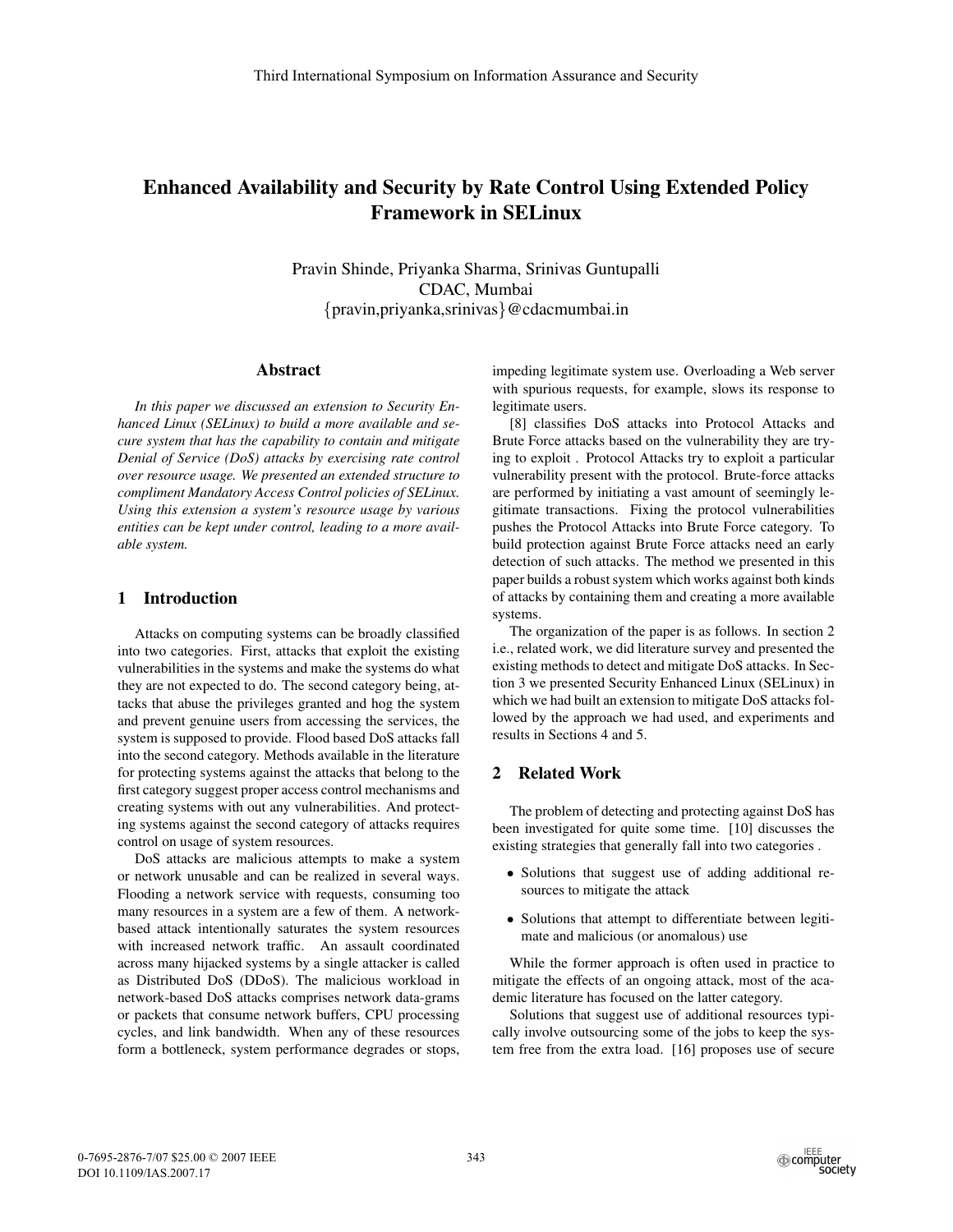entities called bastions to do the outsourced job. Some of the solutions in this category also advocate extra control to hosts over other network entities. [6] proposes a bi-fold solution based on the Internet Indirection Infrastructure, and an IP-based solution in which hosts insert filters at the last hop IP router.

Solutions that try to differentiate between legitimate and malicious use can be largely classified into categories,

- *•* Solutions that build models by learning the normal behavior of the usage and validate the regular usage against such model
- *•* Solutions that find anomalies by monitoring continuous changes in the usage without any assumption of normalcy. Here, sudden and significant change in the use is considered as an attack

Both of the above approaches suffer from potential to generate false alarms during *flash events*, which are due to unexpected legitimate use. Many similar approaches that aim at differentiating genuine requests from malicious, suffer from potential false alarms.

Most of the available solutions in the literature suggest topological modification or modifications at intermediate devices to mitigate DoS. [12] suggests a technique to detect DoS attacks by monitoring a wide IP address space for incoming unsolicited back-scatter packets. Such packets are a non-collocated victims response to several spoofed vulnerability and flooding attacks. The back-scatter packets source address is that of the victim, but the packets destination address is randomly spoofed. An attack that uses uniformly distributed address spoofing leads to a finite probability that any monitored address space will receive back-scatter packets. Such attacks can be detected using this analysis. [9] discusses statistical approaches to monitor activity variation to detect DoS attacks.

Most of the solutions concentrated on novel techniques to detect DoS attacks than trying to mitigate them. Some of the solutions to mitigate such attacks are very specific a certain kind of DoS attacks. SYN cookies were introduced by D.J.Bernstein to solve DoS attacks exploiting the vulnerability in Transmission Control Protocol [5]. Ingress filtering had been introduced to tackle DoS attacks done using spoofed IP addresses and later on it became an IETF standard [3].

The solutions presented in the above paragraph are specific to a particular vulnerability in the system or network or a protocol. But there is not generic solution that can work against the entire class of DoS attacks that are realized by brute force. We present a solution in this paper that provides support in operating system itself to mitigate such attacks and keeps the system more available and secure.

# **3 SELinux**

Security-Enhanced Linux (SELinux) is an implementation of mandatory access control using Linux Security Modules (LSM) in the Linux kernel, based on the principle of least privilege [2], [4].

## **3.1 Reference Monitor**

SELinux is based on the fundamental model for characterizing access control in operating systems called, reference monitor proposed in Anderson report [7], [11]. In a reference monitor, as shown in Figure 1 the operating system classifies resource into active and passive entities. Active resources such as processes are called subjects and passive resources such as files are called objects. The reference monitor mechanism controls access among these subjects and objects according to the specified security policy [15]. Access control decisions are based on security attributes associated with each subject and object. For example, in standard Linux, subjects have real and effective user identifiers, and objects have access permission modes that are used to determine whether a process may open a file.





Every operating system implements some form of reference monitor and applies access control on subjects and objects. In standard Linux, subjects are generally processes, and objects are the various system resource used for information sharing, storage, and communication. In general, the security policy rules enforced by the reference monitor are fixed and hard-coded, whereas the security attributes that these rules use for validation can be changed and assigned.

## **3.2 Discretionary Access Control**

Discretionary Access Control(DAC) is a form of access control that usually allows authorized users to change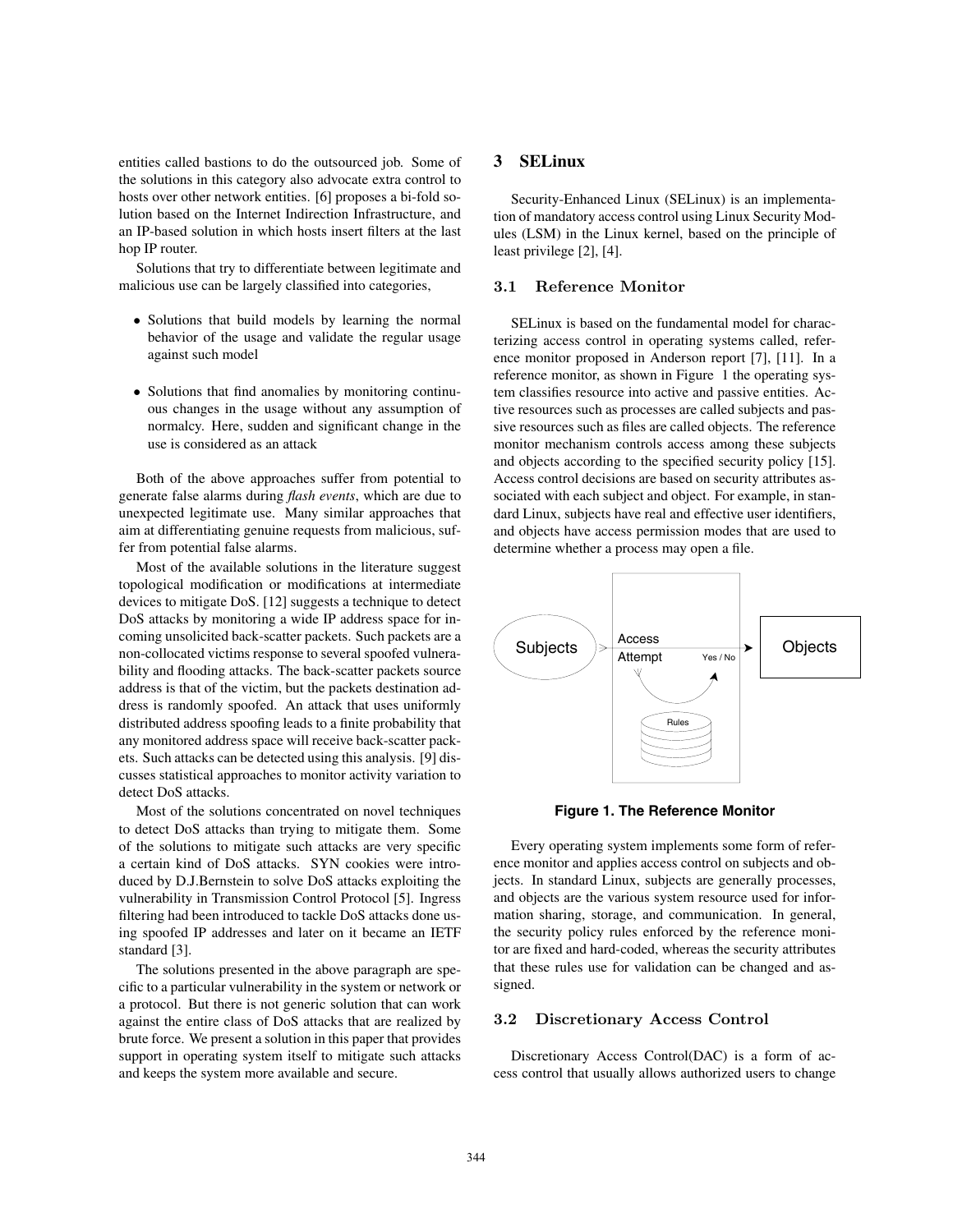the access control attributes of objects, thereby specifying whether other users have access to the object [13]. Nearly all modern operating systems have some form of useridentity-based DAC. In Linux, the owner-group-world permission mode mechanism is prevalent and well known.

In such environment processes inherit the privileges of the users who created them and if a program is corrupt or malicious, it can misuse the privileges assigned to it. DAC assumes a benign environment, where all programs are trustworthy and without any flaws, and works well only in such environment.

#### **3.3 Mandatory Access Control**

To address the problem of malicious and flawed software, Mandatory Access Control (MAC) has been introduced as a means of restricting access to objects based on the sensitivity (as represented by a label) of the information contained in the objects and the formal authorization (i.e., clearance) of subjects to access information of such sensitivity [1].

SELinux enabled kernel enforces MAC policies that confine user programs and system servers to the minimum amount of privilege they require to do their jobs. This reduces or eliminates the ability of these programs and daemons to cause harm when compromised (via buffer overflows or misconfiguration). This confinement mechanism operates independently of the traditional Linux access control mechanisms.

## **3.4 Security Attributes**

Typically such policy enforcement(MAC) is done in accordance with the policies specified by the administrator of the system In SELinux access control is based on some type of access control attribute associated with objects and subjects. This access control attribute is called a security context. All objects (files, inter-process communication channels, sockets, network hosts, and so on) and subjects (processes) have a single security context associated with them. A security context has three elements: user, role, and type identifiers. The usual format for specifying or displaying a security context is as follows:

#### user:role:type

The *type* identifier is the primary part of the security context that determines access. The *user* and *role* identifiers in a security context have little impact in the access control policy for type enforcement except for constraint enforcement which were discussed later in the paper.

# **3.5 SELinux Architecture**

Figure 2 describes the architecture of SELinux which comprises of Security Server(SS) and Access Vector Cache(AVC) as main components and LSM hooks as the interface [14]. SS provides general interfaces for obtaining security policy decisions, enabling the rest of the module to remain independent of the specific security policies used. AVC provides caching of access decision computations obtained from the SS to minimize the performance overhead of the SELinux security mechanisms. It provides interfaces to the hook functions for efficiently checking permissions and it provides interfaces to the SS for managing the cache.



**Figure 2. SELinux Architecture**

## **3.6 Features of SELinux**

- *•* Type Enforcement (TE): The majority of SELinux policies are a set of statements and rules that collectively define the type enforcement policy. SELinux monitors access attempts by processes to every resource and an access succeeds only if there is at least one TE rule allowing that access.
- *•* Role Based Access Control (RBAC): Roles act as a supporting feature to TE. RBAC in SELinux further constrains TE by defining the relationship between domain types and users to control Linux users privileges and access permissions.
- *•* Multi-Level Security (MLS): To process information with different sensitivities differently MLS is also supported by SELinux.

## **4 Our Approach**

SELinux policy framework mandates administrators to specify the behavior of a process in terms of, what kind of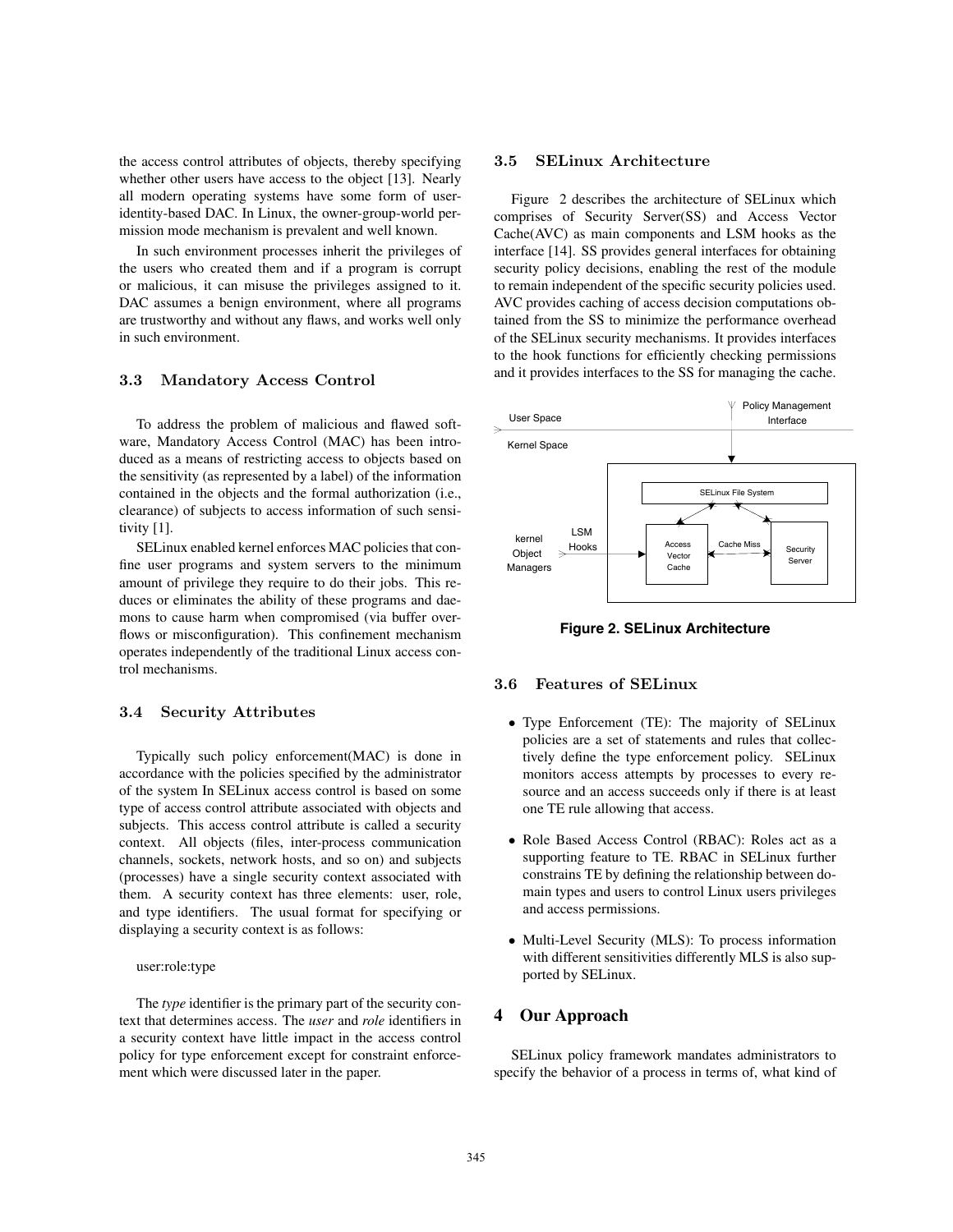access is required for a process to run. As SELinux enforces MAC, every running process requires a policy associated with it. These policies are typically static. Once they are specified, they are read during boot, and loaded into the system. When a process requests for any kernel object, that request is trapped by SELinux and verified against the rule base corresponding to the process and the object and access is granted or denied according to the policy.

We extended SELinux policy framework to address the problems discussed in the earlier section, that are related to DoS attacks realized through over-usage of resources. Using this extension one can specify not only whether access is allowed or not between two security contexts, but also the rate at which such access is allowed.

#### **4.1 Why SELinux is Chosen ?**

SELinux has already been accepted in the main-line Linux kernel due to several features like [4]

- *•* Clean separation of decision making from enforcement
- *•* Well-defined policy interfaces, flexible policy language
- *•* Efficient caching of access decisions
- *•* Control over process initialization and inheritance and program execution
- *•* Control over all kernel objects

SELinux intercepts access to kernel objects in the system using LSM hooks. By referring to a policy database, it takes a decision, which will be enforced by kernel object managers. As already fine grained control over all the events in the kernel is with the SELinux, we found, adding few more parameters and extending the policy framework leads to a more available and secure systems.

#### **4.2 Proposed Extension**

Using SELinux policy language, one can specify the kind of access that is granted to a subject on an object. LSM hooks and SELinux enable the kernel to enforce such policy specification. But, there is no facility in SELinux policy language to specify the rate of access allowed between a subject and an object. The rate of a resource usage becomes important in mitigating some of the DoS attacks discussed in the earlier sections.

We propose to add one more parameter to the rule structure used by SELinux policy language, that specifies the rate of access allowed. This parameter is used to control the rate of a resource usage. Rate control is enforced along with TE. TE is achieved in SELinux using Access Vector(AV) rules. AV rules are the rules that specify accesses among different types of kernel objects. The syntax of an AV rule is as follows,

rule\_name type\_set type\_set : class\_set perm\_set.

Between the type\_sets that belong to some class, a permission can either be allowed or denied. we added rate control parameter, to the AV rules, that specifies the rate at which access should be allowed between kernel objects of gives types. The extended SELinux controls the rate of access between a subject and an object. If the rate crosses the allowed rate in the AV rules, access would be temporarily denied.



**Figure 3. Flow of Control in the New Model**

Figure 3 shows a flowchart of the control flow in system with the extension. When a subject tries to perform an action on a given object, LSM hooks divert the flow to SELinux, which refers to policy database to make a decision. If the policy doesn't allow the requested access, SELinux passes the message 'deny' back to kernel object managers. If the access is allowed as per the AV rules, extended SELinux computes the rate of such requests and compares the rate with the allowed rate specified in the AV rules. If the rate is with in the allowed limits, access is allowed or else denied by communicating the same to the kernel object managers.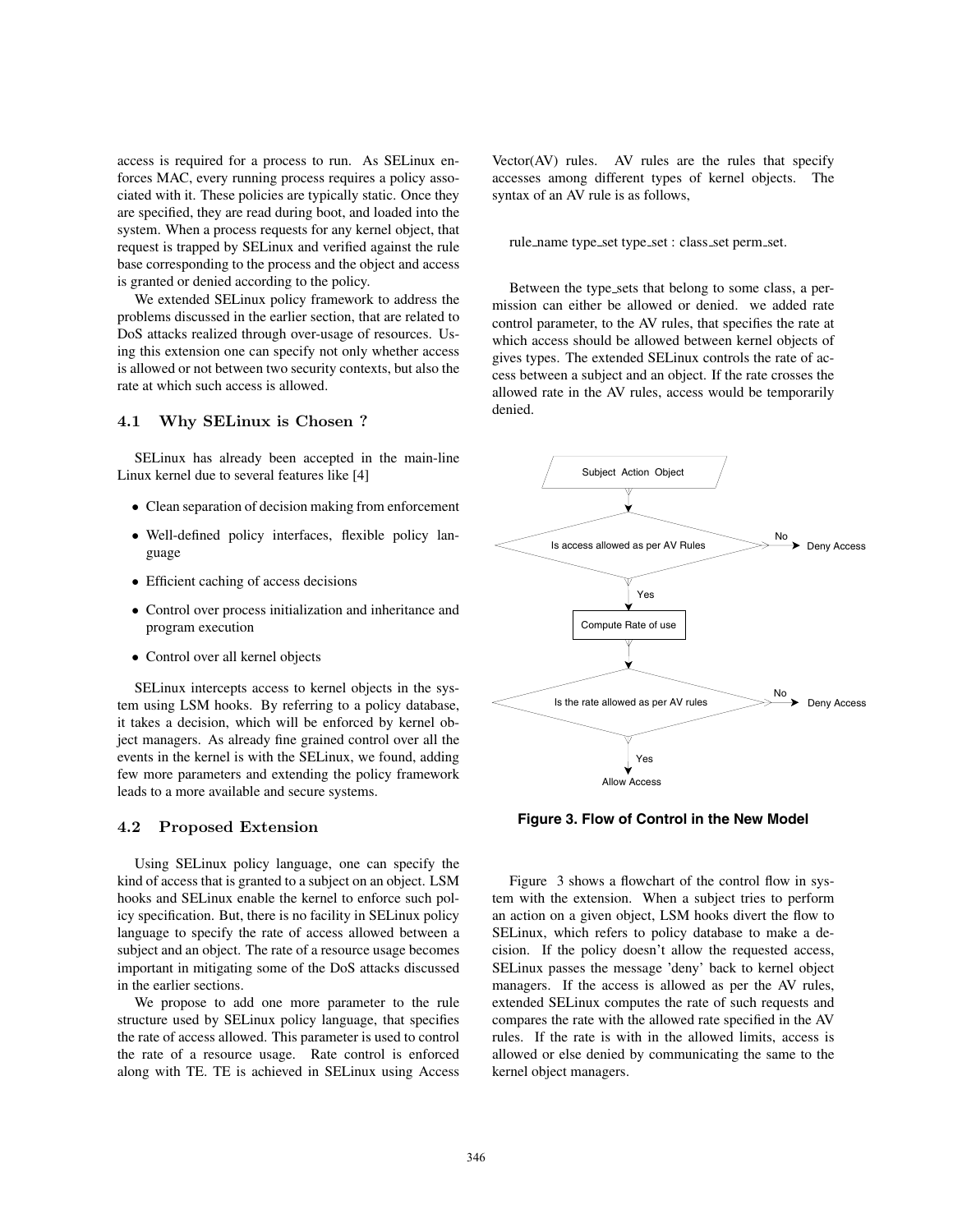#### **4.3 Design Details**

The variables that are part of the extension are loaded along with the SELinux policy file. In memory binary policy is maintained by SS. As every access request for kernel object is intercepted by SELinux, it would be time consuming to check with SS every time. To optimize the performance, AVC has been introduced by SELinux. AVC is a cache of the binary policy which consists of the access control information of the recently used subject/object domains. Whenever a request comes to SELinux about a particular domain, it exports the complete policy related to that domain into AVC. So, further requests about that domain can be served by AVC itself.

We exploit the existence of AVC in the same way as original SELinux does. The rate control information about the domains lies in the binary policy. Whenever a request for a domain is intercepted, rate control information would also get exported to AVC along with other policy information. Unlike original SELinux, the extension developed needs dynamic information for the enforcement of the extended policy. We maintain this dynamic information also in AVC itself along with the binary policy. In the AVC structure itself, we maintain the temporal information pertaining to the rate of usage of that particular access.

#### **4.4 Implementation Details**

In the AVC of SELinux we included the new parameter along in the records that contain subject, object and allowed access fields. The value of this parameter indicates the allowed rate of use of such access by the subject. To maintain the current usage of the access, we used moving window and smoothing average. According to the configured size of the time, a window is created and number of accesses made in that time window is considered as the current usage. Whenever the current usage exceeds the allowed rate, it is considered as anomalous and access is denied. To take care of genuine *flash events*, we used smoothing average where we give only partial weight to the exact usage in the current time window and partial weight to the recent time windows. If the rate exceeds the allowed rate after smoothing, that indicates growth in several windows and denying the access is more justified.

# **5 Experiment & Results**

We have chosen to monitor *fork* and *accept* calls for the experiment. We aim to measure the turnaround time of our test-script (which comprises of a set of instructions) in the normal system and during the flood *fork* and *accept*. In a normal system, the turnaround time of any process should not be unpredictable when we run it multiple times. If the impact of an attack is contained in a system, turnaround time of concurrent processes will not deviate much from what it normally used to be. We have chosen to measure the same in our experiment.

We created a process that calls *fork* continuously and ran our test-script concurrently. we ran test-script multiple times to observe the variation in turnaround time. We did this experiment with and with-out the extension that we had built. As the process continued to *fork*, it consumed more and more system resources and system was spending more time with this and was unable to attend other processes. This is evident from the growing turnaround time of the test-script. Turnaround time of the test-script had grown with time when we ran the experiment with out our extension. When we controlled the rate at which this process can *fork*, we were able to reduce the rate of growth of turnaround time of the test-script. We repeated the experiment with *accept* call of a TCP server and got the same results.

We can conclude from these experiments that when the rate of resource usage is controlled in one domain, the system will be more fair towards the other processes in the system. Figure 4 and Figure 5 explain the results graphically.



**Figure 4. Variation in Execution Time in** *fork* **experiment**

Figure 4 shows the effect of flood of calls to *fork* on the turnaround time of test-script. X-axis shows the system time and Y-axis shows the turnaround time of the testscript. First graph of Figure 4, which is of the system not guarded by our extension, shows the sharp increase in execution time and abrupt stop that indicates the system's 'ran out of resource' status. Second graph of Figure 4 is of the system guarded by the rate control extension. It shows the system's availability well after flood of calls to *fork*. As the